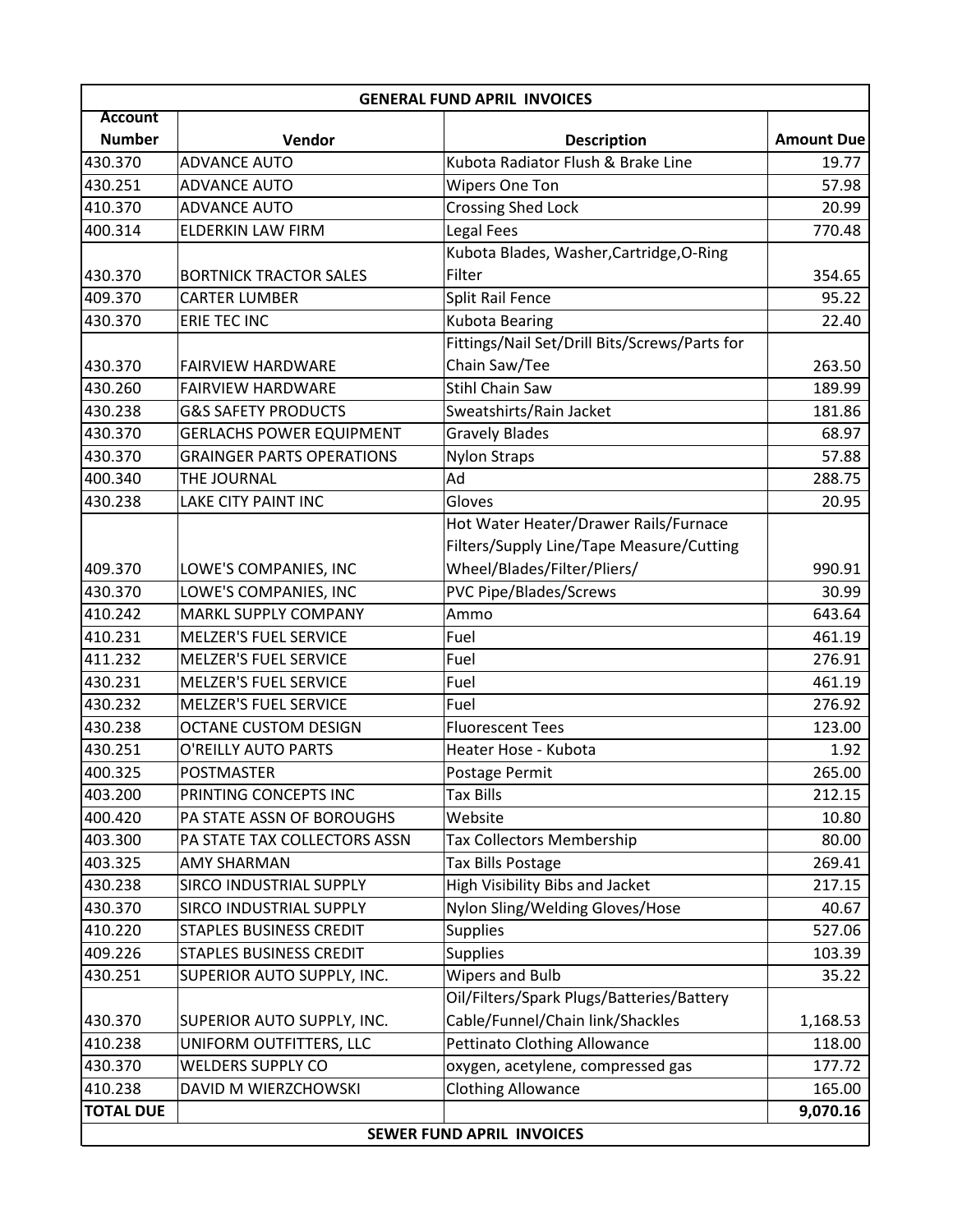| <b>Account</b>                              |                                  |                                        |                   |  |
|---------------------------------------------|----------------------------------|----------------------------------------|-------------------|--|
| <b>Number</b>                               | Vendor                           | <b>Description</b>                     | <b>Amount Due</b> |  |
| 429.370                                     | DEZURIK, INC                     | Valve Canisters and Shipping           | 3,310.26          |  |
| 429.238                                     | <b>G&amp;S SAFETY PRODUCTS</b>   | <b>GLOVES, SWEATSHIRT</b>              | 39.94             |  |
| 429.318                                     | <b>KWM CONTROLS INC</b>          | <b>CALIBRATION</b>                     | 525.00            |  |
| 471.700                                     | LAKE CITY SEWER AUTHORITY        | 2018 Upgrade                           | 21,743.12         |  |
| 429.313                                     | <b>LSSE ENGINEERING INC.</b>     | Chapter 94                             | 950.00            |  |
| 429.301                                     | <b>MCKEAN TOWNSHIP WWTP</b>      | <b>LAB FEES</b>                        | 2,700.00          |  |
| 429.310                                     | PRO WASTE SERVICES INC.          | 28.16 Tons and 20 Roll Off             | 1,869.84          |  |
| 429.370                                     | SIRCO INDUSTRIAL SUPPLY          | Tie Down/Gasket/Hose/Band Clamp        | 65.19             |  |
| 429.370                                     | SUPERIOR AUTO SUPPLY, INC.       | OIL and Air Filter                     | 41.73             |  |
| 429.311                                     | <b>TURNER TECHNICAL SERVICES</b> | Jetter Repair                          | 571.95            |  |
| 429.225                                     | <b>USA BLUE BOOK</b>             | Lab Supplies                           | 323.10            |  |
| <b>TOTAL DUE</b>                            |                                  |                                        | 32,140.13         |  |
| <b>WATER FUND APRIL INVOICES</b>            |                                  |                                        |                   |  |
| <b>Account</b>                              |                                  |                                        |                   |  |
| <b>Number</b>                               | Vendor                           | <b>Description</b>                     | <b>Amount Due</b> |  |
| 448.370                                     | <b>CARTER LUMBER</b>             | <b>Blue Tarp</b>                       | 37.99             |  |
| 449.370                                     | L/B WATER SERVICE INC            | <b>Hydrant Grease/Band/Meter/Seals</b> | 1,316.15          |  |
| 448.313                                     | <b>LSSE ENGINEERING INC.</b>     | <b>Rice Avenue Water Line</b>          | 1,622.53          |  |
| 448.301                                     | MICROBAC LABORATORIES INC        | <b>Drinking Water Samples</b>          | 587.25            |  |
| <b>TOTAL DUE</b>                            |                                  |                                        | 3,563.92          |  |
| <b>COMMUNITY CENTER FUND APRIL INVOICES</b> |                                  |                                        |                   |  |
| <b>Account</b>                              |                                  |                                        |                   |  |
| <b>Number</b>                               | Vendor                           | <b>Description</b>                     | <b>Amount Due</b> |  |
| 409.370                                     | LOWE'S COMPANIES, INC            | Mortar/Liquid Nail/Caulk               | 18.95             |  |
| 409.370                                     | <b>FAIRVIEW HARDWARE</b>         | Acetone/Battery/Key                    | 23.96             |  |
| <b>TOTAL DUE</b>                            |                                  |                                        | 42.91             |  |